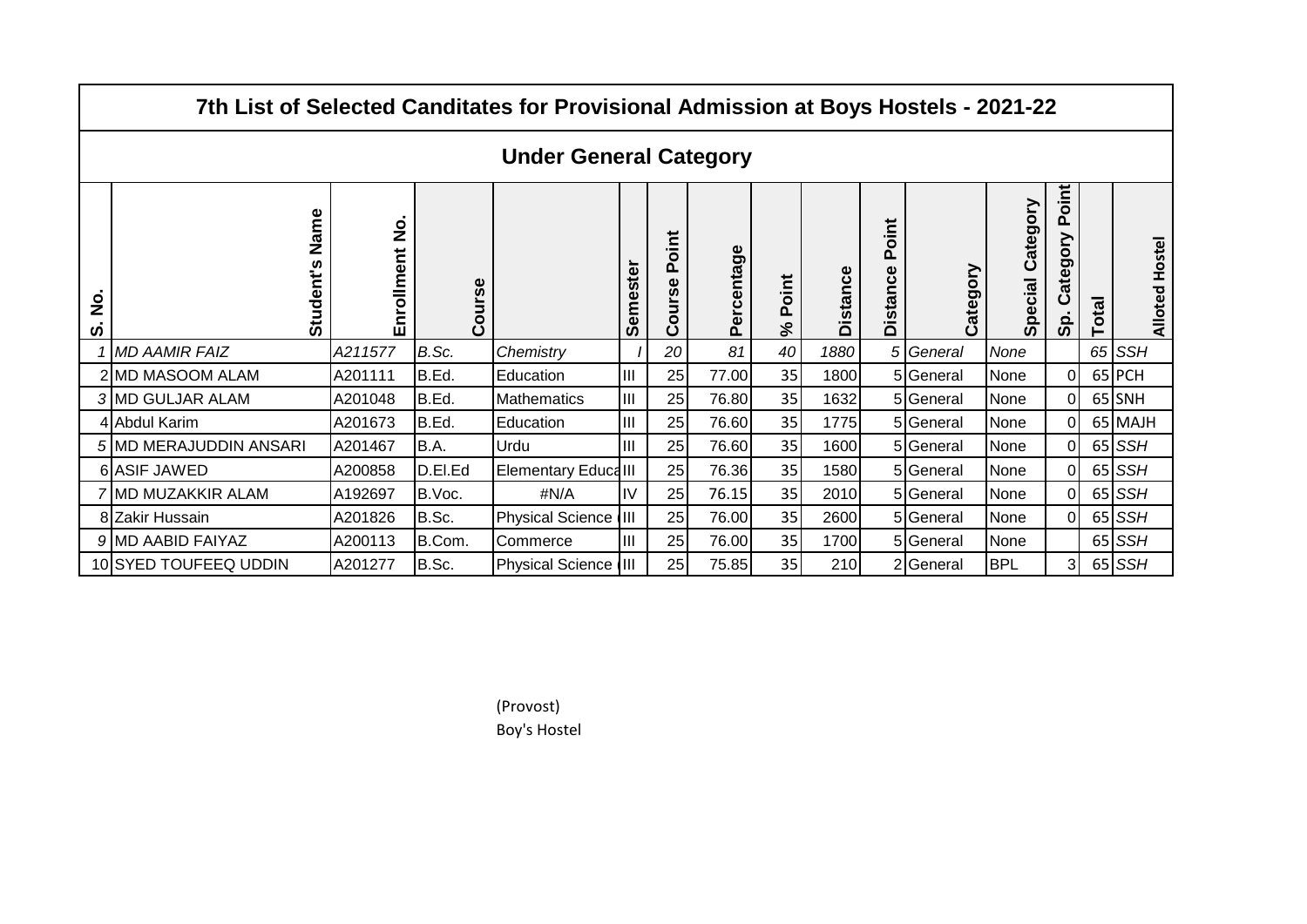| Waiting List of Canditates for Provisional Admission at Boys Hostels - 2021-22 |                               |                |         |                             |          |                 |            |                   |                 |                          |           |                     |                          |       |                       |
|--------------------------------------------------------------------------------|-------------------------------|----------------|---------|-----------------------------|----------|-----------------|------------|-------------------|-----------------|--------------------------|-----------|---------------------|--------------------------|-------|-----------------------|
|                                                                                | <b>Under General Category</b> |                |         |                             |          |                 |            |                   |                 |                          |           |                     |                          |       |                       |
| ف<br>Z<br>ທ່                                                                   | Student's Name                | Enrollment No. | Course  |                             | Semester | Point<br>Course | Percentage | Point<br>$\aleph$ | <b>Distance</b> | Point<br><b>Distance</b> | Category  | Category<br>Special | Point<br>Category<br>Sp. | Total | <b>Alloted Hostel</b> |
|                                                                                | Sajid Equbal                  | A201195        | B.Sc.   | Life Science (ZBC III       |          | 25              | 75.85      | 35                | 2020            |                          | 5 General | None                | $\Omega$                 | 65    |                       |
|                                                                                | 2 MD MUFASSIR                 | A192690        | B.Voc.  | Medical Imaging 1IV         |          | 25              | 75.69      | 35                | 1953            |                          | 5 General | None                | $\Omega$                 | 65    |                       |
|                                                                                | 3 MD AFROZ ALAM               | A200089        | D.El.Ed | <b>Elementary Educa III</b> |          | 25              | 75.45      | 35                | 1900            |                          | 5 General | None                | $\mathcal{C}$            | 65    |                       |
|                                                                                | 4 MD FAIZ AZAM                | A201060        | B.Ed.   | Education                   | III      | 25              | 75.20      | 35                | 1800            |                          | 5 General | None                | C                        | 65    |                       |
|                                                                                | 5 Abdul Wajid                 | A201859        | B.A.    | Urdu                        | Ш        | 25              | 75.20      | 35                | 1800            |                          | 5 General | None                | $\sqrt{ }$               | 65    |                       |
|                                                                                | 6 ANWAR ALAM                  | A200313        | B.A.    | Arabic                      | III      | 25              | 75.20      | 35                | 1782            |                          | 5 General | None                | $\Omega$                 | 65    |                       |
|                                                                                | <b>SHAHID ANSARI</b>          | A192663        | B.Voc.  | #N/A                        | IV       | 25              | 75.08      | 35                | 2000            |                          | 5 General | None                | $\Omega$                 | 65    |                       |
|                                                                                | 8 IMAD SHARAF                 | A201401        | B.Com.  | Commerce                    | III      | 25              | 74.67      | 35                | 1800            |                          | 5 General | None                | C                        | 65    |                       |
|                                                                                | 9 TAMANNA RAZA                | A201065        | B.Ed.   | <b>Mathematics</b>          | III      | 25              | 74.60      | 35                | 1800            |                          | 5 General | None                | $\Omega$                 | 65    |                       |
|                                                                                | 10 JOBAIR AHMAD               | A201463        | B.A.    | Arabic                      | IШ       | 25              | 74.60      | 35                | 2016            |                          | 5 General | None                | C                        | 65    |                       |
|                                                                                | 11 MD SARTAJ ALAM             | A201298        | D.EI.Ed | <b>Elementary EducalII</b>  |          | 25              | 74.55      | 35                | 1800            |                          | 5 General | None                | $\sqrt{ }$               | 65    |                       |
|                                                                                | 12 MOHD SHAHZI KHAN           | A201834        | B.Sc.   | Physical Science III        |          | 25              | 74.50      | 35                | 1525            |                          | 5 General | None                | $\Omega$                 | 65    |                       |
|                                                                                | 13 MASOOM RAZA                | A192709        | B.Voc.  | Medical Imaging             | ¶l∨      | 25              | 74.46      | 35                | 2000            |                          | 5 General | None                | $\sqrt{ }$               | 65    |                       |
|                                                                                | 14 MD SALMAN                  | A201152        | B.Ed.   | Education                   | IШ       | 25              | 74.40      | 35                | 1700            |                          | 5 General | None                | $\sqrt{ }$               | 65    |                       |
|                                                                                | 15 MD AKRAM SIDDIQUE          | A201190        | B.Sc.   | Physical Science III        |          | 25              | 74.31      | 35                | 1735            |                          | 5 General | None                | $\mathcal{C}$            | 65    |                       |
|                                                                                | 16 ABDUS SALAM ANSARI         | A201269        | B.A.    | Urdu                        | IШ       | 25              | 74.20      | 35                | 1850            |                          | 5 General | None                | $\sqrt{ }$               | 65    |                       |
|                                                                                | 17 Tariq Naseer lone          | A201784        | B.Sc.   | Physical Science III        |          | 25              | 74.00      | 35                | 2300            |                          | 5 General | None                | $\Omega$                 | 65    |                       |
|                                                                                | 18 LUTFUR RAHMAN              | A201919        | B.A.    | Arabic                      | Ш        | 25              | 73.80      | 35                | 1800            |                          | 5 General | None                | C                        | 65    |                       |
|                                                                                | 19 Ansari mohd Ammar khalil   | A201824        | B.Sc.   | Chemistry                   | Ш        | 25              | 73.67      | 35                | 1700            |                          | 5 General | None                | C                        | 65    |                       |
|                                                                                | 20 MD NISAR AHMAD             | A201156        | B.Ed.   | Education                   | III      | 25              | 73.60      | 35                | 1804.3          |                          | 5 General | None                | $\sqrt{ }$               | 65    |                       |